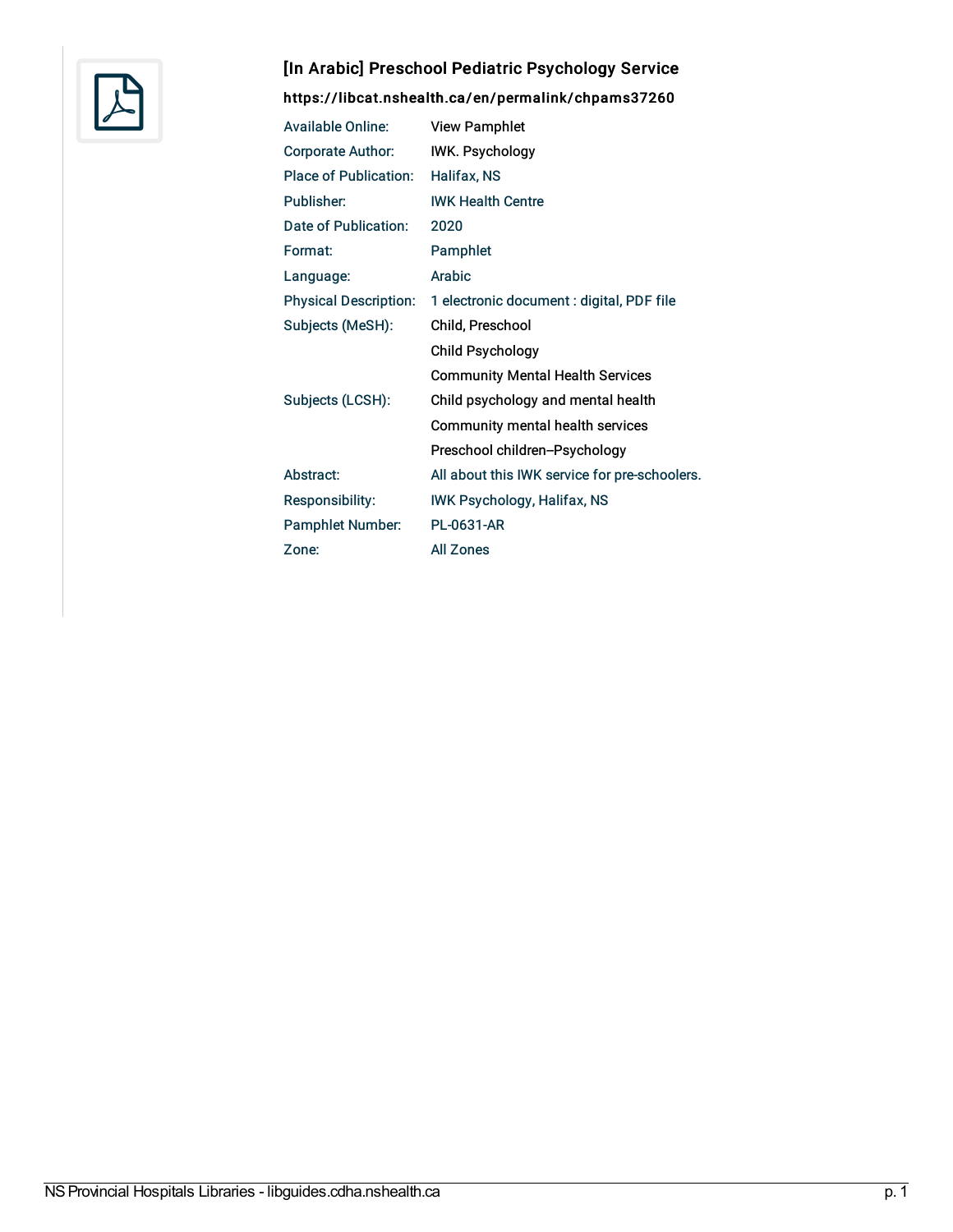

## [In French] Service de psychologie pédiatrique (enfants d'âge préscolaire)

## <https://libcat.nshealth.ca/en/permalink/chpams37261>

| <b>Available Online:</b>     | <b>View Pamphlet</b>                          |
|------------------------------|-----------------------------------------------|
| <b>Corporate Author:</b>     | <b>IWK. Psychology</b>                        |
| <b>Alternate Title:</b>      | <b>Preschool Pediatric Psychology Service</b> |
| <b>Place of Publication:</b> | Halifax, NS                                   |
| Publisher:                   | <b>IWK Health Centre</b>                      |
| Date of Publication:         | 2020                                          |
| Format:                      | Pamphlet                                      |
| Language:                    | French                                        |
| <b>Physical Description:</b> | 1 electronic document : digital, PDF file     |
| Subjects (MeSH):             | Child, Preschool                              |
|                              | <b>Child Psychology</b>                       |
|                              | <b>Community Mental Health Services</b>       |
| Subjects (LCSH):             | Child psychology and mental health            |
|                              | Community mental health services              |
|                              | Preschool children-Psychology                 |
| Abstract:                    | All about this IWK service for pre-schoolers. |
| <b>Responsibility:</b>       | <b>IWK Psychology, Halifax, NS</b>            |
| <b>Pamphlet Number:</b>      | <b>PL-0631-FR</b>                             |
| Zone:                        | <b>All Zones</b>                              |